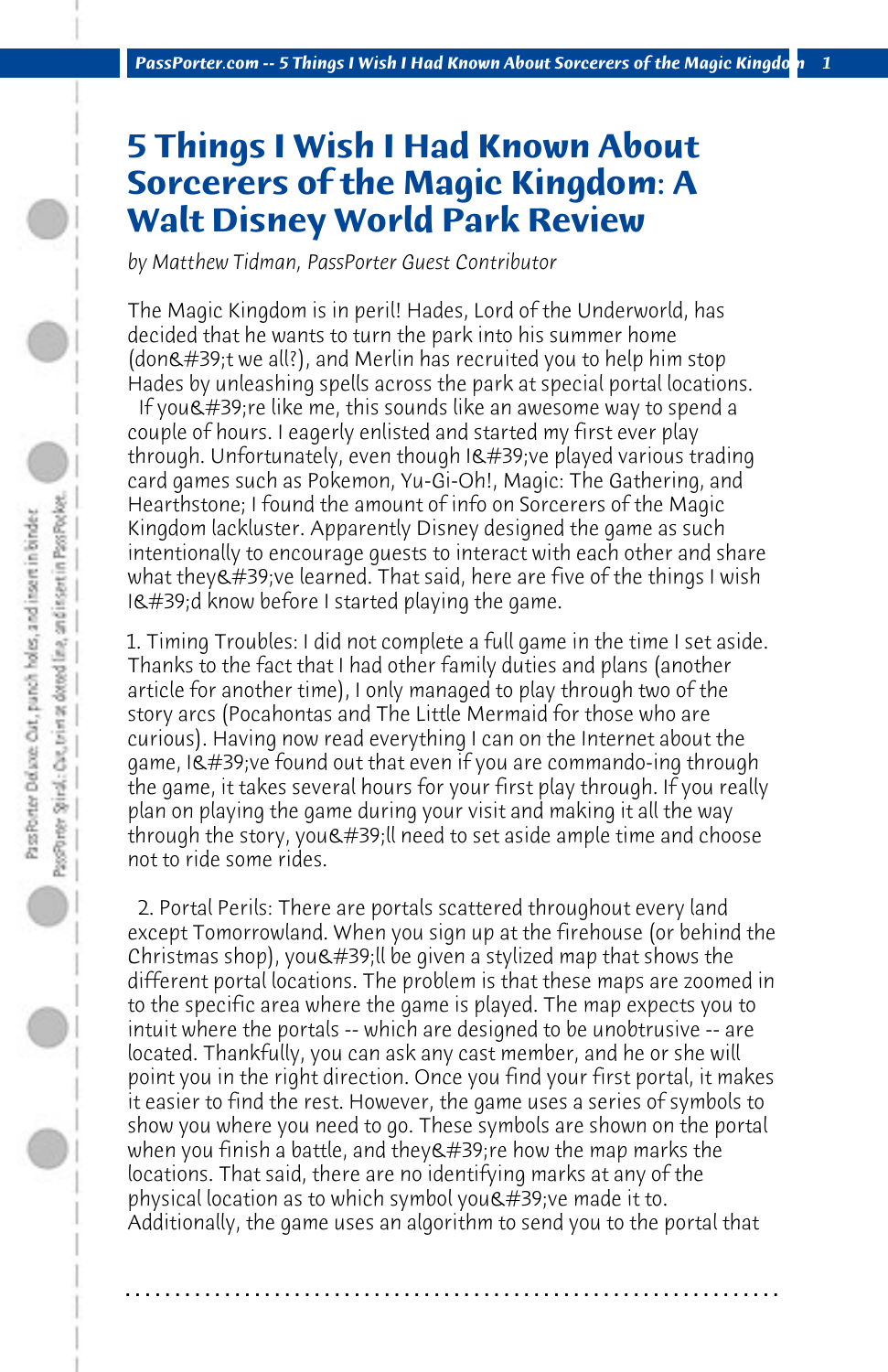is most likely to be unoccupied. This means you will likely end up doing a lot of backtracking as you play the game. Expect to check in at the wrong portal at least once when you play, especially in Fantasyland where there are three portals almost on top of each other. The good news is that there is no penalty for checking into the wrong portal. The game just reminds you of the correct symbols and lightly chides you for going to the wrong one.

3. Pack Peculiarities: Hear me when I say this. Every ticketed guest visiting The Magic Kingdom gets a free pack of five cards to play with. That  $\#39$ ; FREE. Whether you choose to play the game or not, you can still get cards that feature some fun Disney artwork without paying a dime. Also, if you manage to complete all nine rounds in one day, you can return to the recruitment center and get another free pack of cards. Unfortunately I was unable to test this, but I asked the cast member who signed me up about how to get more free cards. She confirmed that this bonus pack was available for completing a game. In the free packs you receive one rare card (numbered 1-22) and a combination of four uncommon and common cards (23-60).

There is one other way to expand your collection, but it  $\&\#39$ ; snot cheap. The first hit is free, but when you  $\&\#39$ ; re hooked you  $\&\#39$ ; re going to end up spending \$15 a pop for each additional booster pack. The booster packs also include an at-home version of the game, but it $&\#39$ ; s a flimsy recreation of a fun experience in the park. Booster packs do have one thing going for them. They include the ultra-rare lightning cards (61-70) which can no longer be obtained through free packs. Note that you don't need "rare" cards to play the game. Some of the common cards are just as powerful as the rarer ones. The rarities mainly exist because people like to collect.

Also, if you  $\&\#39$ ; re a collector like me, you may be slightly dismayed to learn that there are special promotional cards that are released during the Mickey's Not So Scary Halloween and the  $Mickev'$ ; Yery Merry Christmas parties. These cards now command a premium price on sites like eBay. Thankfully they are numbered as a separate set and are not required to complete the normal collection of 70 cards. You can also purchase an official Sorcerers of the Magic Kingdom binder for \$35. It a neat binder, but it's not on par with similar premium binders by companies like UltraPro and is definitely not a necessary purchase for any but the most diehard collector.

 4. Party Preferences: When you go to sign up for Sorcerers of the Magic Kingdom, be sure to bring every ticketed member of your party with you. Even parents and grandparents who are not planning to play

**. . . . . . . . . . . . . . . . . . . . . . . . . . . . . . . . . . . . . . . . . . . . . . . . . . . . . . . . . . . . . . . . . .**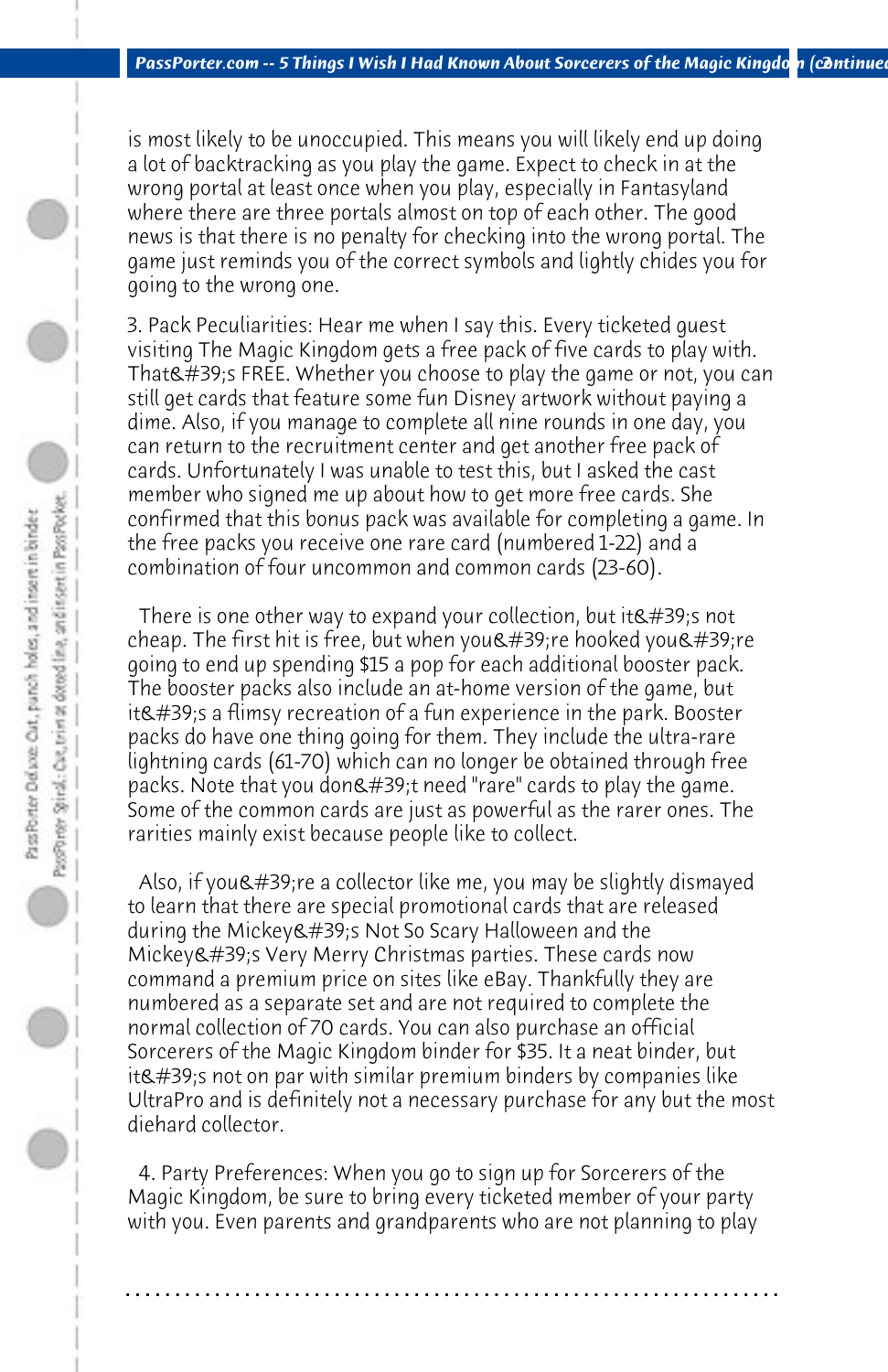*PassPorter.com -- 5 Things I Wish I Had Known About Sorcerers of the Magic Kingdon (continued)* 

can still scan their ticket or magic band and get an extra pack of cards for the player. The cast member who signs up sorcerers can set your entire group up as one party or break you into individual groups. I have read online that the more members you have in your party, the more spells you can cast at once (more on that in a moment), but there is no penalty for people signing up and then choosing not to play. It literally takes five minutes to sign up and run through the demo at the firehouse unless they're backed up. I don't know if they'll let a single person bring all the tickets, but I do know that they require each guest to show and scan his or her ticket or Magic Band in order to get the free pack of cards.

 5. Making Magic: One of the most appalling overlooks when the game was explained was the fact that cards may be played together for greater effect. I found that I could hold up two cards and get a boost from using two spells at once. I've also read conflicting reports that some spell combinations are more effective that others and play special animations when you do them correctly, but I was unable to confirm this in my short amount of playtime. I also watched another player hold up her entire binder to cast spells. I am unsure of what the limit is to cards being able to be played together, but I would not be surprised to hear that it  $\&$  #39; sconnected to how many party member you have playing (as one article I read online suggested). These spell combinations are unnecessary for the easy mode that you play through your first time, but they are important when it comes to playing the game in normal or hard mode (something I have yet to try).

I' m sure that there is much more to be said about the Sorcerers [of the Magic Kingdom game. It's incredibly fun to play, a](http://www.passporter.com/articles/sorcerers-of-the-magic-kingdom-tips.php)nd it makes you feel like you  $\&$ #39; re a part of the magic in the Magic Kingdom. Even if you don't plan on playing the game, you will still get some cool memorabilia from your time in the park. I have no idea how long they will continue to support the game in the park. It  $\&\#39$ ; s been around for four years now with no major expansion and no one is talking about plans to expand it. Regardless, Sorcerers of the Magic Kingdom is fun and worth a play for anyone visiting the Magic Kingdom.

*About The Author: Matthew Tidman and his wife are pastors in northern Virginia. They both grew up watching Disney movies and hope to some day pass on their love of Disney to children of their own.*

**. . . . . . . . . . . . . . . . . . . . . . . . . . . . . . . . . . . . . . . . . . . . . . . . . . . . . . . . . . . . . . . . . .**

*Article last updated: 07-28-2016*

*View the latest version online at: http://www.passporter.com/articles/sorcerers-of-the-magic-kingdom-tips.html*